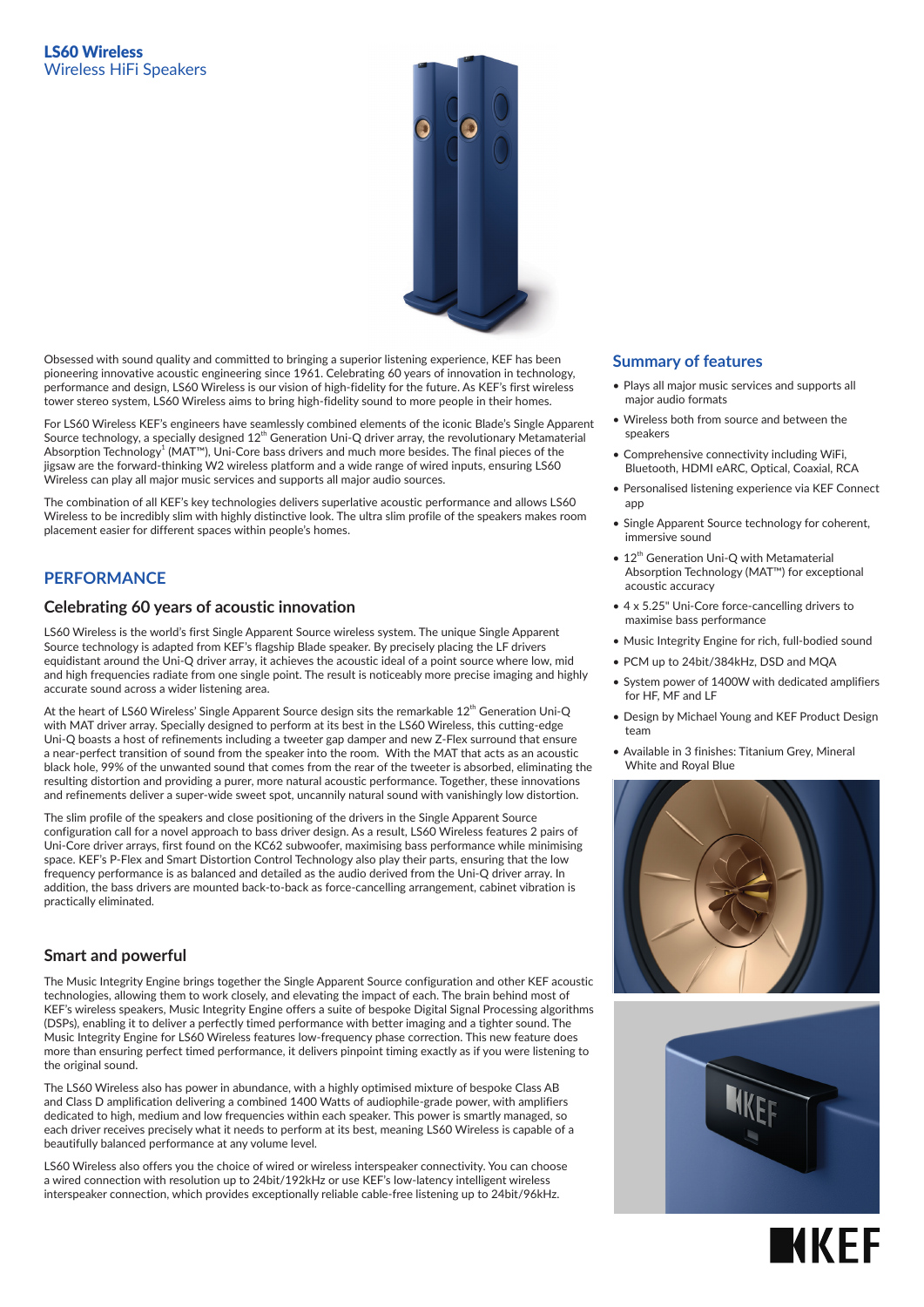# **CONNECTIVITY**

#### **Play anything. Hear everything.**

LS60 Wireless utilises the class-leading W2 wireless platform KEF introduced on the award-winning LS50 Wireless II. Delivering robust, high-quality streaming using any format you can imagine, the W2 platform provides the choice, connectivity and control that is the bedrock of un-rivalled user experience.

No matter how you stream your music, LS60 Wireless has you covered with out-of-the-box wireless compatibility with Wi-Fi, Apple AirPlay 2, Google Chromecast and Bluetooth. Using the KEF Connect app you can stream Amazon Music, Qobuz, and Deezer or tune in to internet radio and podcasts. You can use native apps to stream directly from Spotify Connect, Tidal and QPlay, and it is Roon Ready. LS60 Wireless also supports the streaming of PCM files up to 24bit/384kHz, as well as MQA decoding and DSD.

The connection options don't stop there, LS60 Wireless also supports all your wired sources whether you love to listen to vinyl records on your turntable or want to get the best possible sound from your CD player and games console. There's also an HDMI (eARC) connection for a high-quality link up with your TV, and a dedicated output on each of the two speakers for the addition of one or two KEF subwoofers.

## **USABILITY**

### **Effortless control**

The KEF Connect app walks you through the set-up and features intuitive sound settings so you can finetune LS60 Wireless to best suit your room; there are normal and expert modes so you can get the best performance regardless of your knowledge of acoustics. The app first lets you effortlessly connect the LS60 Wireless to your home network, before providing control over every aspect of the performance.

### **DESIGN**

#### **Impossibly slim. Made possible.**

The LS60 Wireless' extremely slim design is only possible because of the advanced technologies contained within the sleek cabinet. The product of a joint design by renowned designer Michael Young and the KEF product design team, LS60 Wireless is an exceptionally elegant loudspeaker that can fit effortlessly into a wider range of living spaces, both because of its looks and thanks to a broader range of placement possibilities.

Finally, LS60 Wireless is available in three elegant matte finishes: Titanium Grey, Mineral White and Royal Blue. This colour scheme is designed to fulfil two types of approach to interior design. Titanium Grey and Mineral white are made to be integrated and blended into various spaces while Royal Blue, a more striking finish, is perfect for people who are determined to make a statement. All of the finishes feature tonematched drive units and detailing to round off a truly exceptional loudspeaker.

## **IN THE BOX**

- LS60 Wireless
- Power cords
- Interspeaker cable
- Remote control
- Optional floor spikes
- Quick Start Guide, warranty and safety information